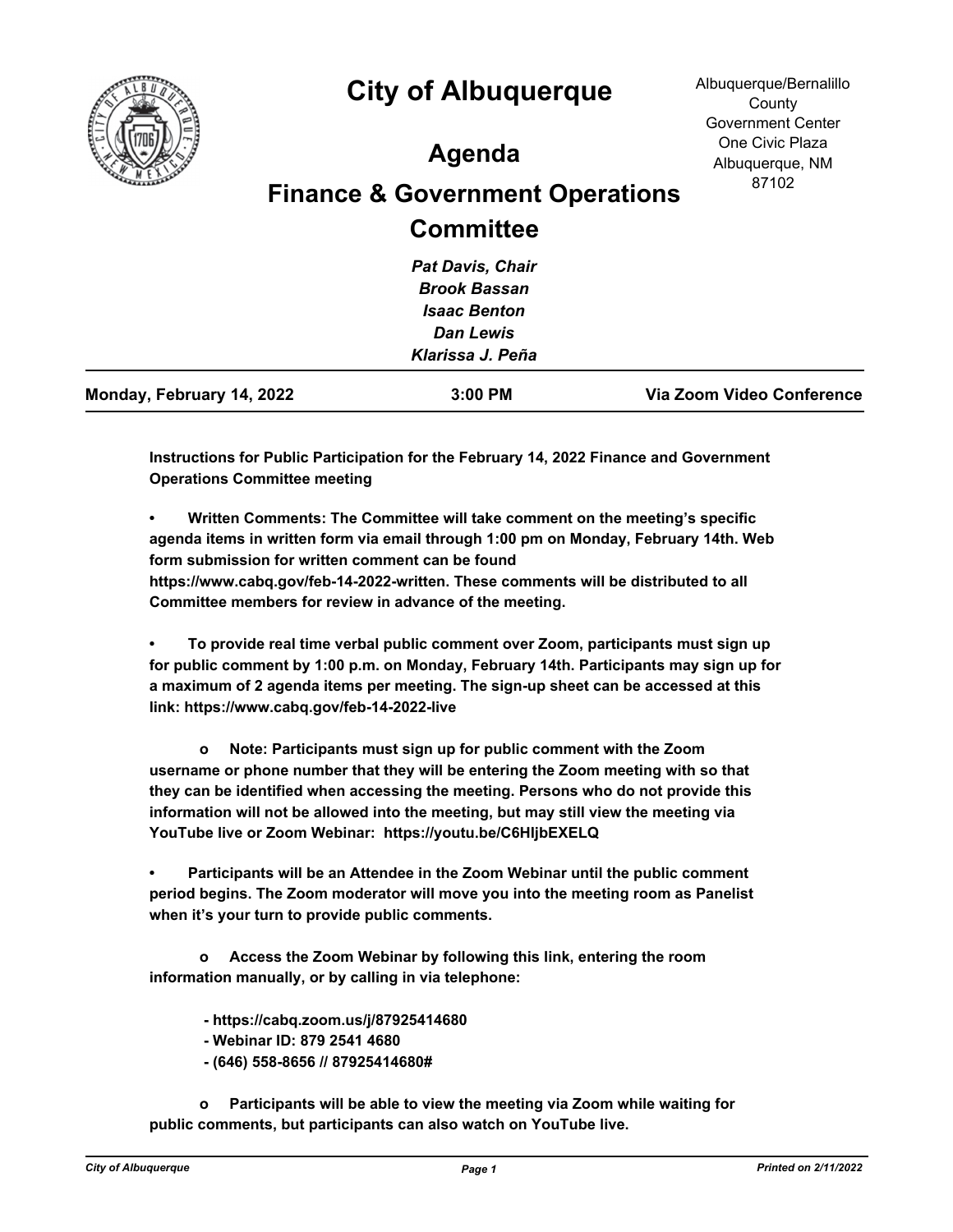**• Once in the Zoom meeting room, the participants must mute themselves and turn off their camera. The Zoom moderator will unmute and enable cameras (if applicable) at the time their name is called to provide public comment.**

**• If you are watching on YouTube live, please note there is an approximately 10 second lag between the Zoom meeting room and YouTube. Please mute or pause the YouTube live stream once you are in the Zoom meeting room to avoid feedback.**

**• Public comment will be limited to 2 minutes or less, depending on the number of speakers signed up. Your time will start when you begin speaking and the meeting's Chairperson will let you know when your time has concluded, at which point your microphone will be muted and your camera will be turned off.**

**Public Comment ground rules:**

- **Comments are to be addressed to the committee members only**
- **Please keep your comments germane to the topics on the agenda**
- **Any disruptive conduct, or non-germane commentary will result in removal from the Zoom Webinar**
- **a.** [EC-21-484](http://cabq.legistar.com/gateway.aspx?m=l&id=/matter.aspx?key=12742) Approval of the First Supplemental Agreement to add funds and extend time to Outside Counsel Legal Services between Robles, Rael & Anaya and the City of Albuquerque
- **b.** [EC-21-485](http://cabq.legistar.com/gateway.aspx?m=l&id=/matter.aspx?key=12745) FY21 Budget Objective #14 Regarding Parks & Recreation Department Golf Course Study
- **c.** [EC-21-486](http://cabq.legistar.com/gateway.aspx?m=l&id=/matter.aspx?key=12746) FY 2021 and FY 2022 State Certification of Budget
- **d.** [EC-21-487](http://cabq.legistar.com/gateway.aspx?m=l&id=/matter.aspx?key=12747) Belly Freight Building Lease and Agreement between the City of Albuquerque and Southwest Airlines Co.
- **e.** [R-21-232](http://cabq.legistar.com/gateway.aspx?m=l&id=/matter.aspx?key=12753) Approving And Authorizing The Filing Of Grant Applications And The Acceptance Of Potential Grant Awards For Multiple City Departments From Associated Grantor Agencies And Providing For An Appropriation To The City Of Albuquerque (Bassan, by request)
- **f.** [R-22-3](http://cabq.legistar.com/gateway.aspx?m=l&id=/matter.aspx?key=12775) Approving And Authorizing The Acceptance Of Grant Funds From The New Mexico State Library For The Basic State Grants In Aid And Providing For An Appropriation To The Department Of Arts & Culture In Fiscal Year 2022 (Peña, by request)
- **g.** [R-22-7](http://cabq.legistar.com/gateway.aspx?m=l&id=/matter.aspx?key=12797) Authorizing The Giving Of Notices For Bids For The Sale Of City Of Albuquerque, New Mexico General Obligation Bonds Consisting Of \$76,395,000 General Obligation General Purpose Bonds, Series 2022A, \$4,305,000 General Obligation Storm Sewer Bonds, Series 2022B And \$25,000,000 General Obligation Refunding Bonds, Series 2022D (Davis, by request)